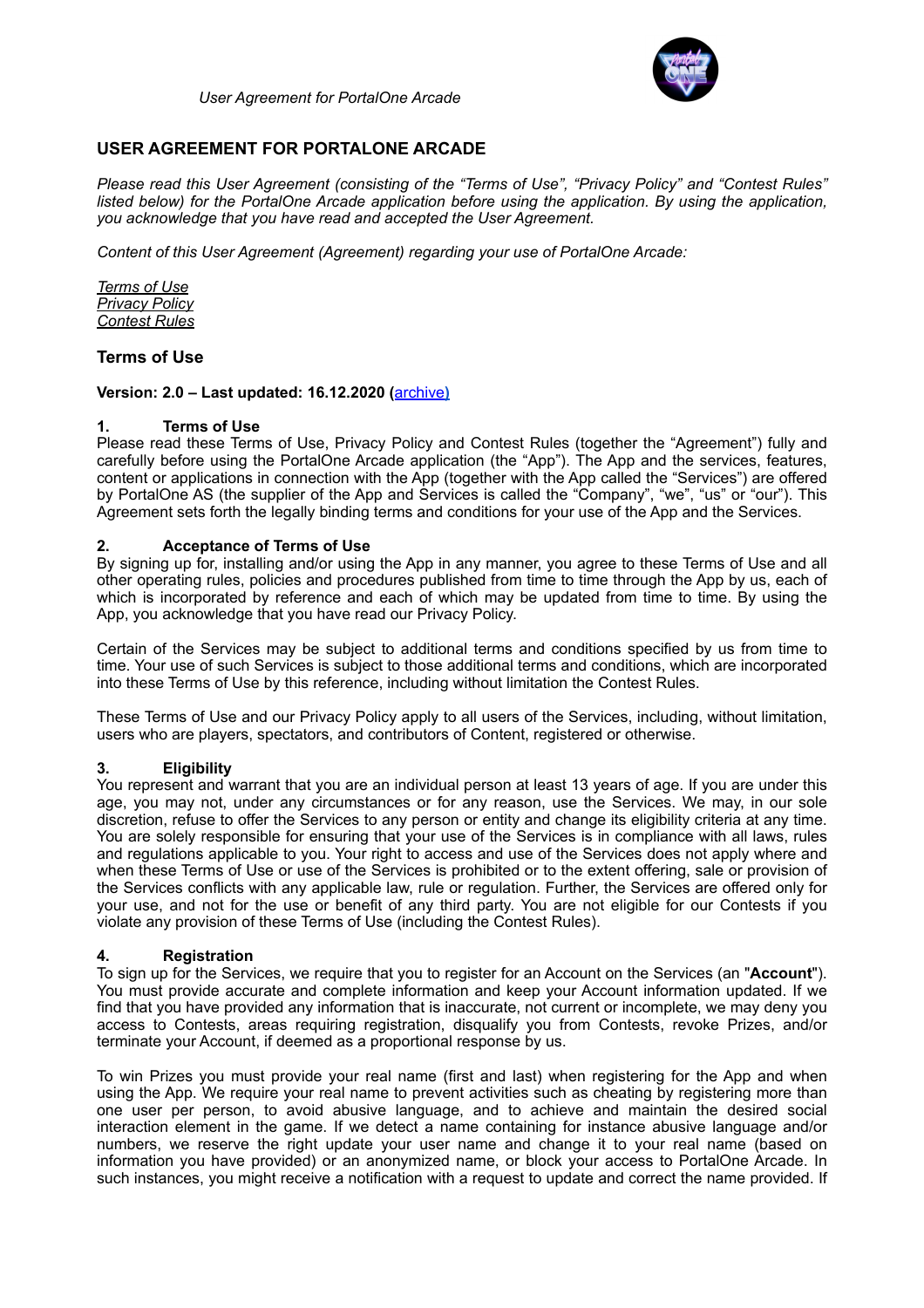

you have received such a notification and/or been blocked from the App, and you believe this is unwarranted based on the terms of this Agreement, please contact PortalOne at: [hello@portalone.com](mailto:hello@portalone.com)*.*

You shall not: (i) select or use as a username a name of another person with the intent to impersonate that person; (ii) use as a username a name subject to any rights of a person other than you without appropriate authorization; or (iii) use, as a username, a name that is otherwise offensive, vulgar or obscene. You are solely responsible for the activity that occurs on your Account and for keeping your Account password and login credentials secure. You may never use another person's user Account or registration information for the Services without permission. You must notify us immediately of any breach of security or unauthorized use of your Account.

You may establish, maintain, use and control only one Account on the Service. Each Account on the Service may only be owned, maintained, used and controlled by one individual. In the event we determine that you have opened, maintained, used or controlled more than one Account, in addition to any other rights that we may have, we reserves the right to suspend or terminate any or all of your accounts and terminate, withhold or revoke the awarding of any Prizes.

#### **5. Content**

For purposes of these Terms of Use, the term "**Content**" includes, without limitation, information, data, text, photographs, videos, audio clips, written posts and comments, software, scripts, graphics, and interactive features generated, provided, or otherwise made accessible on or through the Services. For the purposes of this Agreement, "Content" also includes all User Content (as defined below).

All Content added, created, uploaded, submitted, distributed, or posted to the Services by users (collectively "**User Content**"), whether publicly posted or privately transmitted, is the sole responsibility of the person who originated such User Content. You represent that all User Content provided by you is accurate, complete, up-to-date, and in compliance with all applicable laws, rules and regulations. You retain ownership of any and all User Content created and/or uploaded by you. You acknowledge that all Content, including User Content, accessed by you using the Services is at your own risk and you will be solely responsible for any damage or loss to you or any other party resulting therefrom. We do not guarantee that any Content you access on or through the Services is or will continue to be accurate.

The Services may contain Content specifically provided by us, our partners or our users and such Content is protected by copyrights, trademarks, service marks, patents, trade secrets or other proprietary rights and laws. You shall abide by and maintain all copyright notices, information, and restrictions contained in any Content accessed through the Services.

Subject to these Terms of Use, we grant each user of the Services a worldwide, non-exclusive, nonsublicensable and non-transferable license to use (i.e., to download and display locally) Content solely for purposes of using the Services. Use, reproduction, modification, distribution or storage of any Content (other than your User Content) for other than purposes of using the Services is expressly prohibited without prior written permission from us. You shall not sell, license, rent, or otherwise use or exploit any Content (other than your User Content) for commercial use or in any way that violates any third party right.

By submitting User Content through the Services, you hereby do and shall grant us a worldwide, nonexclusive, perpetual, royalty-free, fully paid, sublicensable and transferable license to use, edit, modify, manipulate, truncate, aggregate, reproduce, distribute, prepare derivative works of, display, perform, and otherwise fully exploit the User Content in connection with the App, the Services and our (and our successors' and assigns') businesses, including without limitation for promoting and redistributing part or all of the App or the Services (and derivative works thereof) in any media formats and through any media channels (including, without limitation, third party websites and feeds), and including after your termination of your Account or the Services. For the sake of clarity, to the extent any User Content you submit includes your name, likeness, voice, video, or photograph, you acknowledge and agree that the foregoing license of this Section 5 shall apply to the same. You also hereby do and shall grant each user of the App and/or the Services a non-exclusive, perpetual license to access your User Content through the App and/ or the Services, and to use, edit, modify, reproduce, distribute, prepare derivative works of, display and perform such User Content, including after your termination of your Account or the Services.

For clarity, the foregoing license granted to our users and us does not affect your ownership or privacy rights in your User Content (as detailed in our Privacy Policy). You represent and warrant that you have all rights to grant such licenses to us without infringement or violation of any applicable laws or third party rights, including without limitation, any privacy rights, publicity rights, copyrights, trademarks, contract rights, or any other intellectual property or proprietary rights.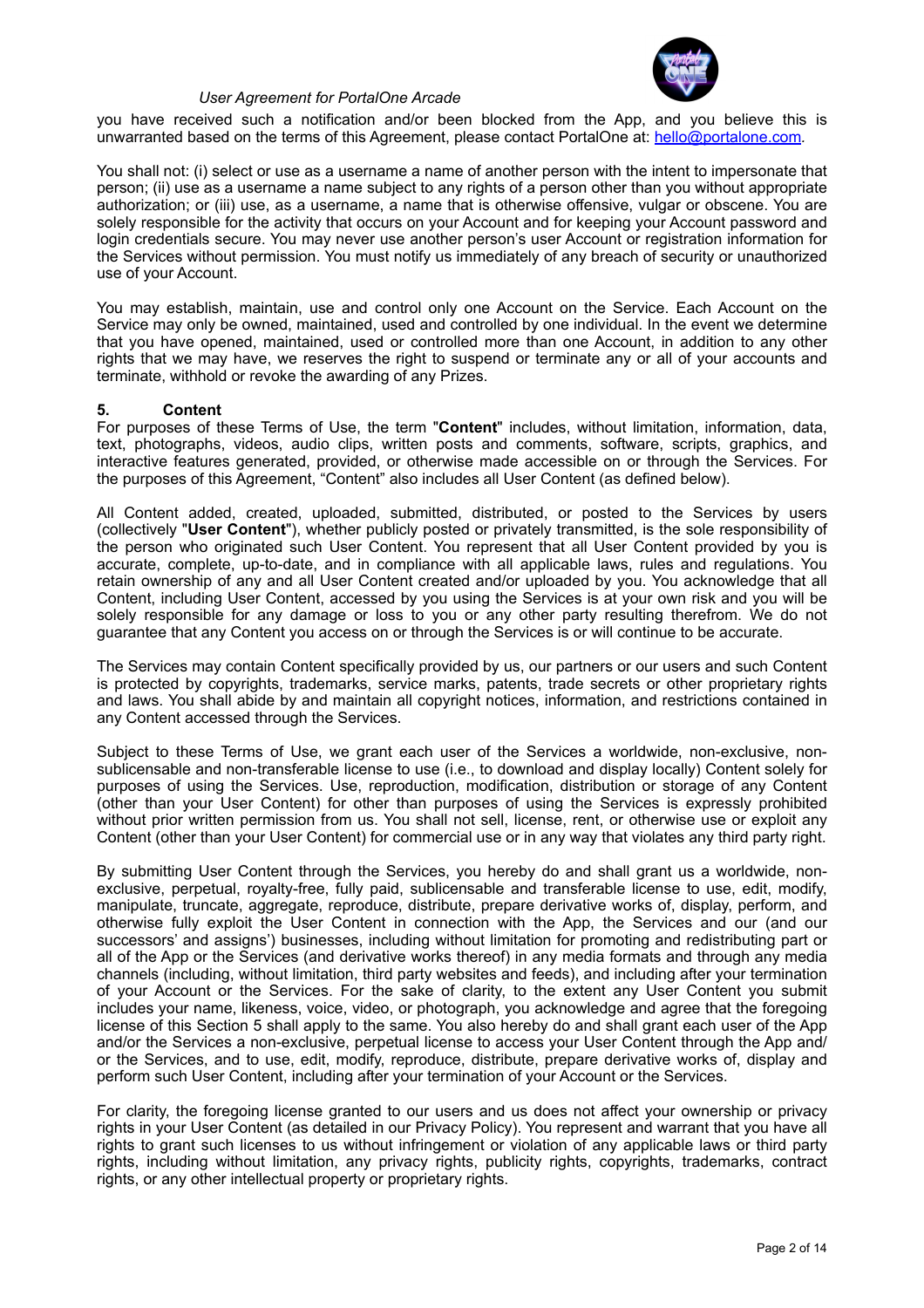

We do not guarantee that any Content will be made available on the App or through the Services. We reserve the right to, but do not have any obligation to, (i) remove, edit or modify or otherwise manipulate any Content in our sole discretion, at any time, without notice to you and for any reason (including, but not limited to, upon receipt of claims or allegations from third parties or authorities relating to such Content or if we are concerned that you may have violated these Terms of Use), or for no reason at all and (ii) to remove or block any Content from the Services.

## **6. Rules of Conduct**

As a condition of use, you promise not to use the Services for any purpose that is prohibited by these Terms of Use. You are responsible for all of your activity in connection with the Services. Violation of our rules may result in the termination and cancellation of your Account and forfeiture of your winnings.

By way of example, and not as a limitation, you shall not (and shall not permit any third party to) either (a) take any action or (b) upload, download, post, submit or otherwise distribute or facilitate distribution of any Content on or through the Service, including without limitation any User Content, that:

- i.uses the Services for any unauthorized purpose, or in violation of any applicable law, including intellectual property laws;
- ii.you know is false, misleading, untruthful or inaccurate, including, but not limited to, providing inaccurate contact or Account information;
- iii.illicitly manufactures currencies or other benefits by providing inaccurate information, buying or selling such benefits, creating multiple accounts, or other means;

iv.results in the creation or operation of multiple user accounts;

v.enters you into a contest for which you are not eligible, whether by multi-accounting, providing misleading information, masking or altering your IP address, or other means;

vi.results in the sale or transfer of your Account;

vii.is unlawful, threatening, abusive, harassing, defamatory, libelous, deceptive, fraudulent, invasive of another's privacy, tortious, obscene, vulgar, pornographic, offensive, profane, contains or depicts nudity, contains or depicts sexual activity, otherwise violates any law or right of any third party, or is otherwise inappropriate as determined by us in our sole discretion;

viii.constitutes unauthorized or unsolicited advertising, junk or bulk email ("spamming");

ix.contains software viruses or any other computer codes, files, content, or programs that are designed or intended to disrupt, damage, limit or interfere with the proper function of any software, hardware, or telecommunications equipment or to damage or obtain unauthorized access to any system, data, password or other information of ours or of any third party;

x.is designed or intended to obtain password, Account, or private information from any PortalOne user;

xi.impersonates any person or entity, including any of our employees, representatives, or users;

xii.promotes or links to affiliate programs, multi-level marketing schemes, sites repurposing existing stories or off-topic content; or

xiii.includes anyone's sensitive personal data.

You shall not (directly or indirectly): (i) decipher, decompile, disassemble, reverse engineer or otherwise attempt to derive any source code or underlying ideas or algorithms of any part of the Services (including without limitation any application), except to the limited extent applicable laws specifically prohibit such restriction, (ii) modify, translate, or otherwise create derivative works of any part of the Services, or (iii) copy, rent, lease, distribute, or otherwise transfer any of the rights that you receive hereunder.

If for any reason the Service is not running as originally planned (e.g., if it becomes corrupted or does not allow the proper usage and processing of entries in accordance with the rules, or if infection by a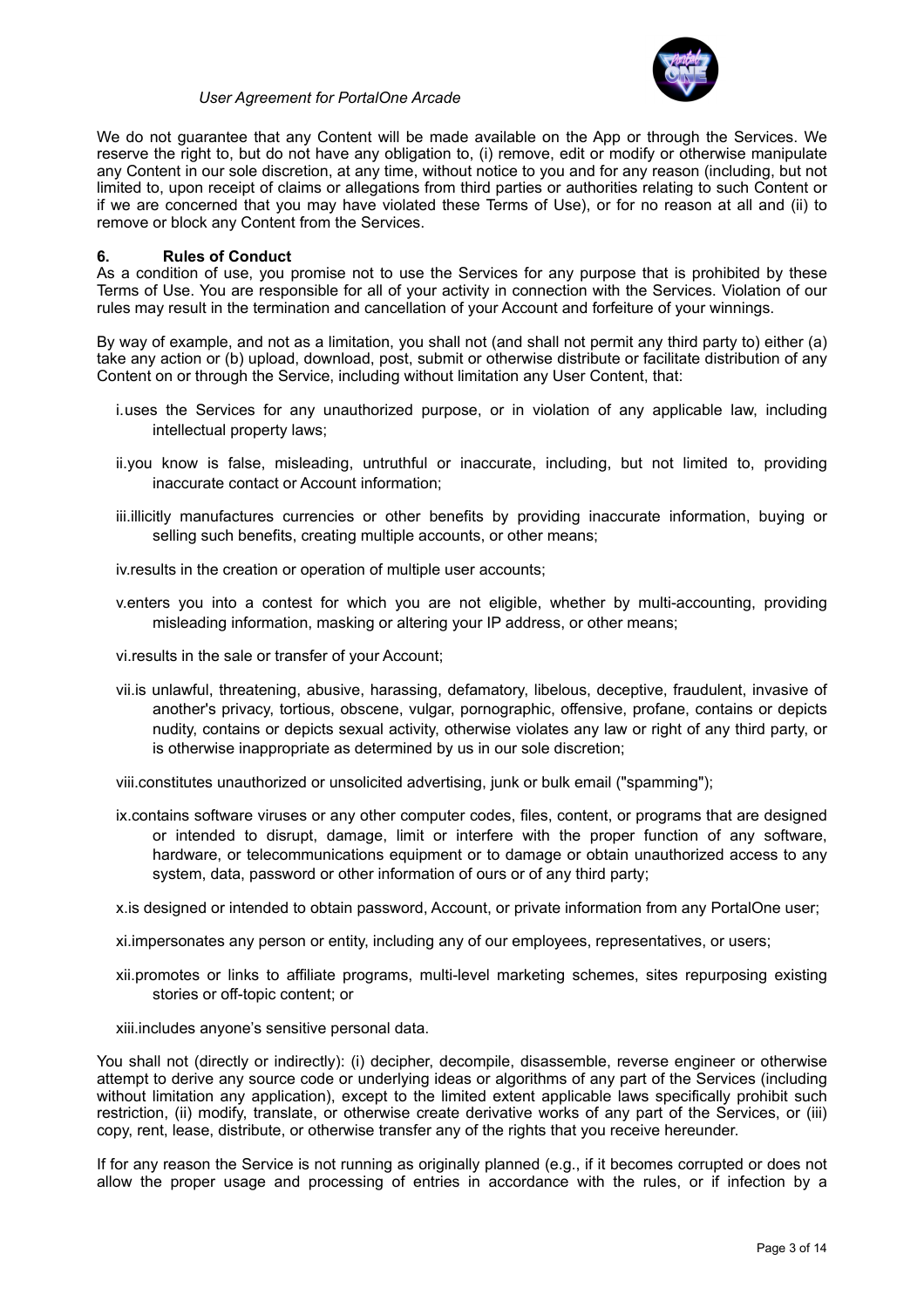

computer virus, bugs, tampering, unauthorized intervention, actions by users, fraud, technical failures, or any other causes of any kind, corrupts or affects the administration, security, fairness, integrity or proper conduct of the Service), we reserves the right, in our sole discretion, to disqualify any individual implicated in or relating to the cause and/or to cancel, terminate, extend, modify or suspend the Service, and select the winner(s) from all eligible entries. If such cancellation, termination, modification or suspension occurs, notification may be posted in the App or elsewhere in the Services.

## **7. Third-Party Services**

The Services may permit you to link to or otherwise access other websites, services or resources on your device and the Internet, and other websites, services or resources may contain links to or be accessed by the Services or the App. These other resources are not under our control, and you acknowledge that we are not responsible or liable for the content, functions, accuracy, legality, appropriateness or any other aspect of such websites or resources. The inclusion of any such link or access does not imply our endorsement or any association between us and their operators. You further acknowledge and agree that we shall not be responsible or liable, directly or indirectly, for any damage or loss caused or alleged to be caused by or in connection with the use of or reliance on any such content, goods or services available on or through any such website or resource.

#### **8. In-App Purchases**

We may add the opportunity to purchase ("**In App Purchase**") certain virtual items or currencies in the App at a later time. Such In App Purchases will be offered through the app store from which you originally downloaded the App. The Terms of Use (including the Contest Rules) will govern any future Inn App Purchases, in addition to any applicable "in-app" purchase rules and policies that will be made available in the relevant app stores (by the app store provider and/or us).

## **9. Termination**

We may terminate your access to all or any part of the Services at any time if deemed necessary by us, which may result in the forfeiture and destruction of all information associated with your use of the Services. If you wish to terminate your Account, you may do so by removing the App from your device and following the instructions on the App or through the Services. All provisions of these Terms of Use which by their nature should survive termination shall survive termination, including, without limitation, licenses of User Content, ownership provisions, warranty disclaimers, indemnity and limitations of liability.

#### **10. Warranty Disclaimer**

We have no special relationship with or fiduciary duty to you. You acknowledge that we have no duty to take any action regarding which users gain access to the Services; what Content you access via the Services; or how you may interpret or use the Content.

We make no representations concerning any Content contained in or accessed through the Services, and we will not be responsible or liable for the accuracy, copyright compliance, or legality of material or Content contained in or accessed through the Services.

The views and opinions of our hosts and show guests are their own and not necessarily representative of our views and opinions and we assumes no responsibility for the Content, accuracy, or views of or opinions expressed by such hosts.

THE SERVICES AND CONTENT ARE PROVIDED "AS IS", "AS AVAILABLE" AND WITHOUT WARRANTY OF ANY KIND, EXPRESS OR IMPLIED, INCLUDING, BUT NOT LIMITED TO, THE IMPLIED WARRANTIES OF TITLE, NON-INFRINGEMENT, MERCHANTABILITY AND FITNESS FOR A PARTICULAR PURPOSE, AND ANY WARRANTIES IMPLIED BY ANY COURSE OF PERFORMANCE OR USAGE OF TRADE, ALL OF WHICH ARE EXPRESSLY DISCLAIMED. WE, AND OUR DIRECTORS, EMPLOYEES, AGENTS, SUPPLIERS, PARTNERS AND CONTENT PROVIDERS DO NOT WARRANT THAT: (I) THE SERVICES WILL BE SECURE OR AVAILABLE AT ANY PARTICULAR TIME OR LOCATION; (II) ANY DEFECTS OR ERRORS WILL BE CORRECTED; (III) ANY CONTENT OR SOFTWARE AVAILABLE AT OR THROUGH THE SERVICES IS FREE OF VIRUSES OR OTHER HARMFUL COMPONENTS; OR (IV) THE RESULTS OF USING THE SERVICES WILL MEET YOUR REQUIREMENTS. YOUR USE OF THE SERVICES IS SOLELY AT YOUR OWN RISK.

#### **11. Indemnification**

You shall defend, indemnify, and hold harmless us, our affiliates and each of our and their respective employees, contractors, directors, suppliers and representatives from all liabilities, claims, and expenses, including reasonable attorneys' fees, that arise from or relate to your misuse of the Services or Content, and otherwise from your violation of these Terms of Use, or infringement by you, or any third party using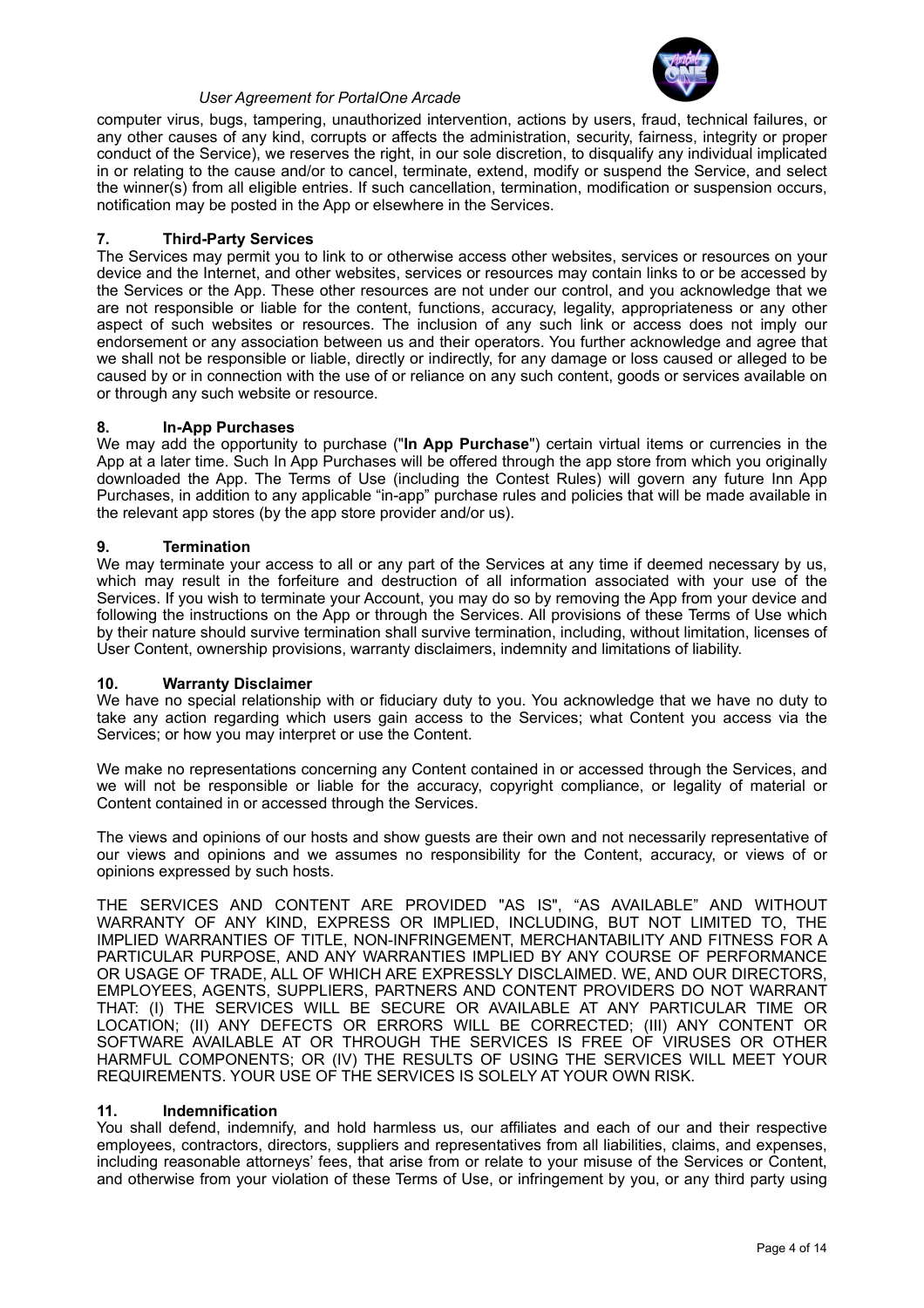

your Account or identity in the Services, of any intellectual property or other right of any person or entity. We reserve the right to assume the exclusive defense and control of any matter otherwise subject to indemnification by you, in which event you will assist and cooperate with us in asserting any available defenses.

## **12. Limitation of Liability**

IN NO EVENT SHALL WE, NOR OUR DIRECTORS, EMPLOYEES, AGENTS, PARTNERS, SUPPLIERS OR CONTENT PROVIDERS, BE LIABLE UNDER CONTRACT, TORT, STRICT LIABILITY, NEGLIGENCE OR ANY OTHER LEGAL OR EQUITABLE THEORY WITH RESPECT TO THE SERVICES (I) FOR ANY LOST PROFITS, DATA LOSS, COST OF PROCUREMENT OF SUBSTITUTE GOODS OR SERVICES, OR SPECIAL, INDIRECT, INCIDENTAL, PUNITIVE, COMPENSATORY OR CONSEQUENTIAL DAMAGES OF ANY KIND WHATSOEVER (HOWEVER ARISING), (II) FOR ANY BUGS, VIRUSES, TROJAN HORSES, OR THE LIKE (REGARDLESS OF THE SOURCE OF ORIGINATION), OR (III) FOR ANY DIRECT DAMAGES IN EXCESS OF (IN THE AGGREGATE) OF THE GREATER OF NOK 5 000.

## **13. Governing Law and Jurisdiction**

These Terms of Use shall be governed by and construed in accordance with the laws of Norway, including its conflicts of law rules. You agree that any dispute arising from or relating to the subject matter of these Terms of Use shall be governed by the exclusive jurisdiction and venue of the Oslo District Court.

## **14. Modification**

We reserve the right to modify or replace any of these Terms of Use, or change, suspend, or discontinue the Services (including without limitation, adding new features, functionality and Contests, and changing the availability of current or future feature, database or Content) at any time after posting a notice in the App or by sending you notice through the Services, via email or by another appropriate means of electronic communication. We may also impose limits on certain features and services or restrict your access to parts or all of the Services without notice or liability. While we will provide reasonable notice of modifications as detailed above, it is also your responsibility to check these Terms of Use periodically for changes and notifications of changes. Your continued use of the Services following notification of any changes to these Terms of Use constitutes acceptance of those changes, which will apply to your continued use of the Services going forward. Your use of the Services is subject to the Terms of Use in effect at the time of such use.

#### **15. Miscellaneous**

These Terms of Use are the entire Agreement between you and us with respect to the Services, including use of the App, and supersede all prior or contemporaneous communications and proposals (whether oral, written or electronic) between you and us with respect to the Services. If any provision of these Terms of Use is found to be unenforceable or invalid, that provision will be limited or eliminated to the minimum extent necessary so that these Terms of Use will otherwise remain in full force and effect and enforceable. The failure of either party to exercise in any respect any right provided for herein shall not be deemed a waiver of any further rights hereunder

We shall not be liable for any failure to perform our obligations hereunder where such failure results from any cause beyond our reasonable control, including, without limitation, mechanical, electronic or communications failure or degradation.

These Terms of Use are personal to you, and are not assignable, transferable or sublicensable by you except with our prior written consent. We may assign, transfer or delegate any of our rights and obligations hereunder without consent.

No agency, partnership, joint venture, or employment relationship is created as a result of these Terms of Use and neither party has any authority of any kind to bind the other in any respect.

Unless otherwise specified in these Term of Service, all notices under these Terms of Use will be in writing and will be deemed to have been duly given when received, if personally delivered or sent by certified or registered mail, return receipt requested; when receipt is electronically confirmed, if transmitted by facsimile or email; or the day after it is sent, if sent for next day delivery by recognized overnight delivery service.

Our failure to enforce any part of these Terms of Use shall not constitute a waiver of our right to later enforce that or any other part of these Terms of Use. Waiver of compliance in any particular instance does not mean that we will waive compliance in the future. In order for any waiver of compliance with these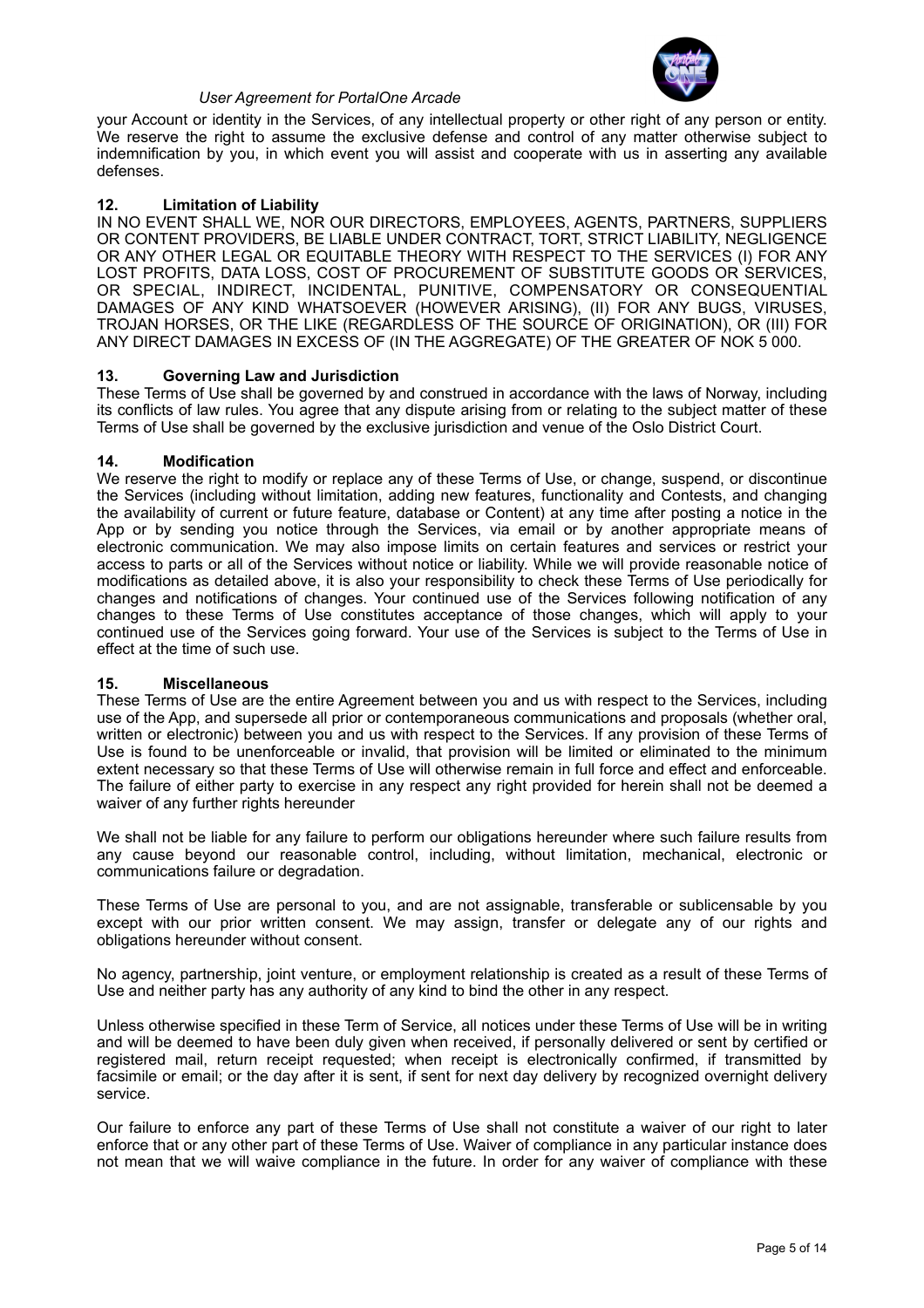

Terms of Use to be binding, we must provide you with written notice of such waiver through one of our authorized representatives.

The App is not sponsored, endorsed, administered by, or associated with Apple Inc. or any of its subsidiaries.

You may contact us at the following address: [hello@portalone.com](mailto:hello@portalone.com)

# **Privacy Policy**

## **Version: 2.0 – Last updated: 16.12.2020 [\(archive](https://www.portalone.com/useragreement/archived))**

## **1. Privacy Policy**

We are PortalOne. We are the controller of personal data that are processed when using the PortalOne application (the "**App**") and the services, features, content or applications offered by PortalOne AS in connection with the App ("**PortalOne**," "**we**", "**us**" or "**our**") (together with the App, the "**Services**").

As a Norwegian company, we adhere to Norwegian privacy law and meet the requirements of applicable laws and regulations within the EU/EEA, including the EUs General Data Protection Regulation (GDPR). In line with our data processing agreements with our data processors (listed in Section 7), we will ensure that your privacy rights and our processing of your personal data are held to the highest standard. We are committed to your privacy and want your personal data to be private and secure.

This Privacy Policy describes the processing of personal data and other information in the App and the Services. This Privacy Policy is together with the Terms of Use and Contest Rules for PortalOne Arcade the agreement between you and us (the "Agreement"), available here on our website [https://](https://www.portalone.com/useragreement) [www.portalone.com/useragreement.](https://www.portalone.com/useragreement)

In short, the Privacy Policy explains:

- Who we are
- Who do we work with to provide the App and to process personal data
- Which personal data will be collected from you and how
- The purposes of collecting your personal data
- Disclosure of personal data to third parties
- Our security measures when processing your personal data
- Your rights as the data subject

## **2. Definitions**

Capitalized terms in this Privacy Policy have the same definition as in the Agreement.

**PortalOne/we/us/our:** PortalOne AS, org. no. 921 472 471, Tordenskiolds gate 2, 0160 Oslo. If you have any requests concerning your personal data or any queries with regard to this Privacy Policy, please contact us at: [hello@portalone.com](mailto:hello@portalone.com).

**GDPR**: Regulation (EU) 2016/679 of the European Parliament and the Council of 27 April 2016 on the protection of natural persons with regard to the processing of personal data and on the free movement of such data, and repealing Directive 95/46/EC (this regulation is referred to as GDPR which is an abbreviation of the General Data Protection Regulation).

**Personal data**: Any information relating to an identified or identifiable natural persons (for example you as the End User), see GDPR article 4 (1).

**You**: The person using the App and the Services.

#### **3. What Personal Data We Collect and How**

We must process information about you to provide the App and the Services. The personal data we process is collected directly from you or based on your use of the App or Services. We collect different types of personal data depending on how you use the App, but limited to the following categories:

Mandatory registration data entered into the App by you during installation/registration, including, but not limited to, your name, age, username, e-mail and password.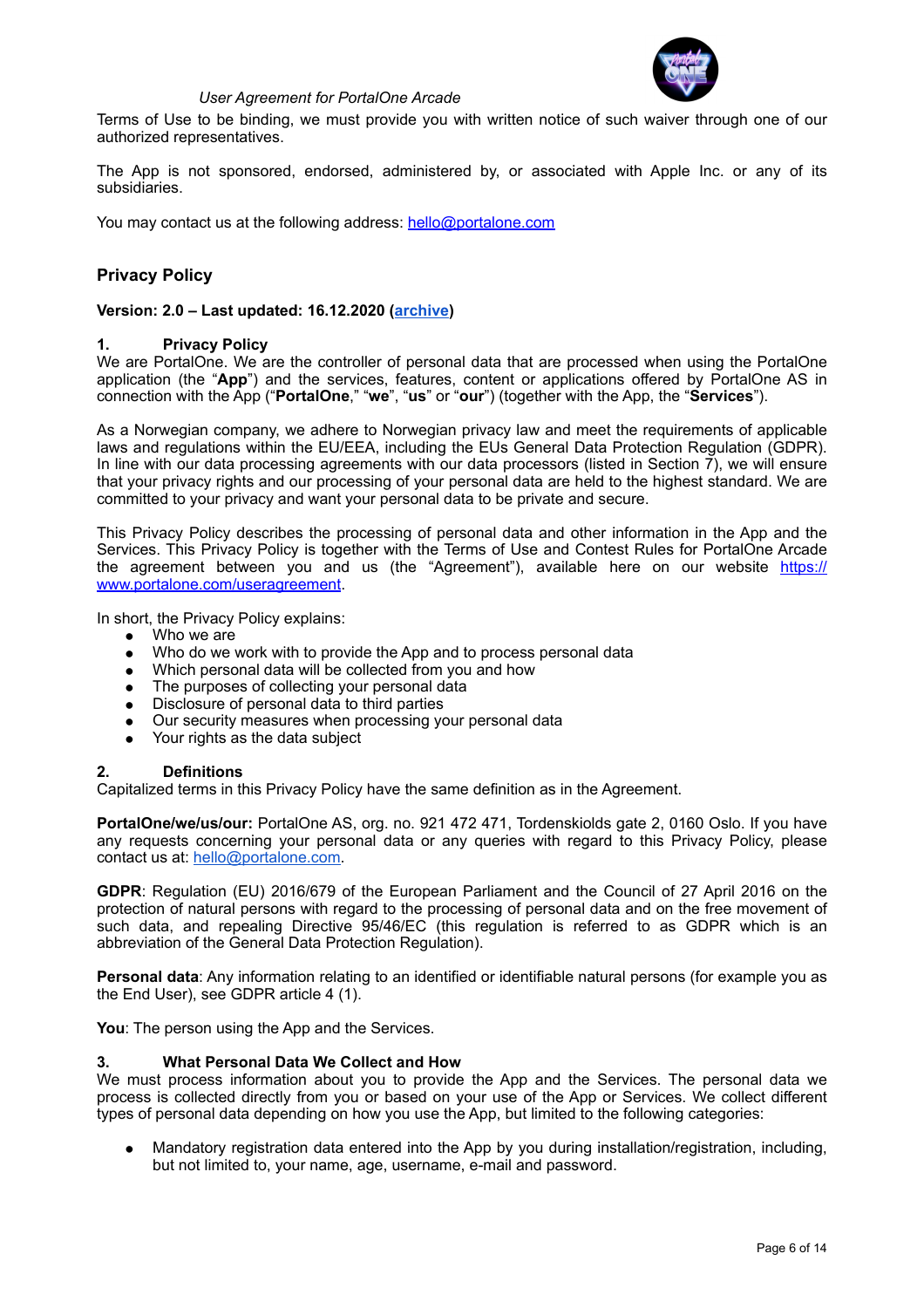

- Information from your mobile device necessary for the App to download and function, for instance IP-location, operating system and similar details about your device.
- Information entered into the App by you, including, but not limited to, Content, communications, payment information and other information provided by you in/through the App.
- Information related to your gameplay, including, but not limited to, your acquired tokens, your game level, your scores and any prizes you have won.
- Information about your use of the App, including, but not limited to, information about how you use and/or engage with the App, for example the buttons you press, how you interact with various elements of the App, your time spent using the App, etc.

## **Regarding special categories of personal data / sensitive personal data:**

The provision of the App and the Services does not require the processing of special categories of personal data (also known as sensitive personal data). Therefore, we ask that you do not share such data about yourself or others in the App. Such data would for instance be religious beliefs, political opinions, physical or mental health, labor union membership, criminal convictions or offences, ethnic background, sexual history or sexual orientation. If you make such personal data available in the App, we reserve the right to delete such data without further notice.

## **4. Our Purposes and Legal Basis for Processing**

We process the personal data we have, subject to choices you make, for the purposes described below and based on their attributed legal basis:

| <b>Controller</b> | <b>Purpose</b>                                                                                                                                                                                                                                                                                                                                                                                                                                                                                                                                                                                                                                                                                                                                                                                                                                                                                                | <b>Legal basis</b>                                                                                                                                                                                                                   |
|-------------------|---------------------------------------------------------------------------------------------------------------------------------------------------------------------------------------------------------------------------------------------------------------------------------------------------------------------------------------------------------------------------------------------------------------------------------------------------------------------------------------------------------------------------------------------------------------------------------------------------------------------------------------------------------------------------------------------------------------------------------------------------------------------------------------------------------------------------------------------------------------------------------------------------------------|--------------------------------------------------------------------------------------------------------------------------------------------------------------------------------------------------------------------------------------|
| <b>PortalOne</b>  | To provide the App<br>Information entered into the App by you and collected from<br>your use of the App will be used to provide the App's<br>functionality as described in the Terms and in the relevant<br>App store and our website, including the provision of<br>notifications and content displayed to you in the App. Some<br>examples of key functions of the App that require the<br>processing of your personal data include:<br>Leaderboards: Your name, username, relevant scores<br>and regional location may be made available to other users<br>of the App if your performance in the Contests grants you a<br>ranking in the international or regional leaderboards.<br>Live chat feature: Content and other communications you<br>enter into the live chat feature will be made available to all<br>other users of the App until it is replaced by another users<br>Content or communications | Agreement: To fulfill<br>the Terms you agreed<br>to when downloading<br>the App, including to<br>provide the App to you<br>as it is described in the<br>Agreement, on our<br>website and in any<br>other communications<br>with you. |
| <b>PortalOne</b>  | To communicate with you<br>Your name and other contact information will be used to<br>contact and communicate with you if you are designated as<br>a winner of a Contest within the app, or if necessary to<br>provide necessary information concerning the App and to<br>provide support or other responses to you.                                                                                                                                                                                                                                                                                                                                                                                                                                                                                                                                                                                          | Agreement: To fulfill<br>the Terms you agreed<br>to when downloading<br>the App, including to<br>provide the App to you<br>as it is described in the<br>Agreement, on our<br>website and in any<br>other communications<br>with you. |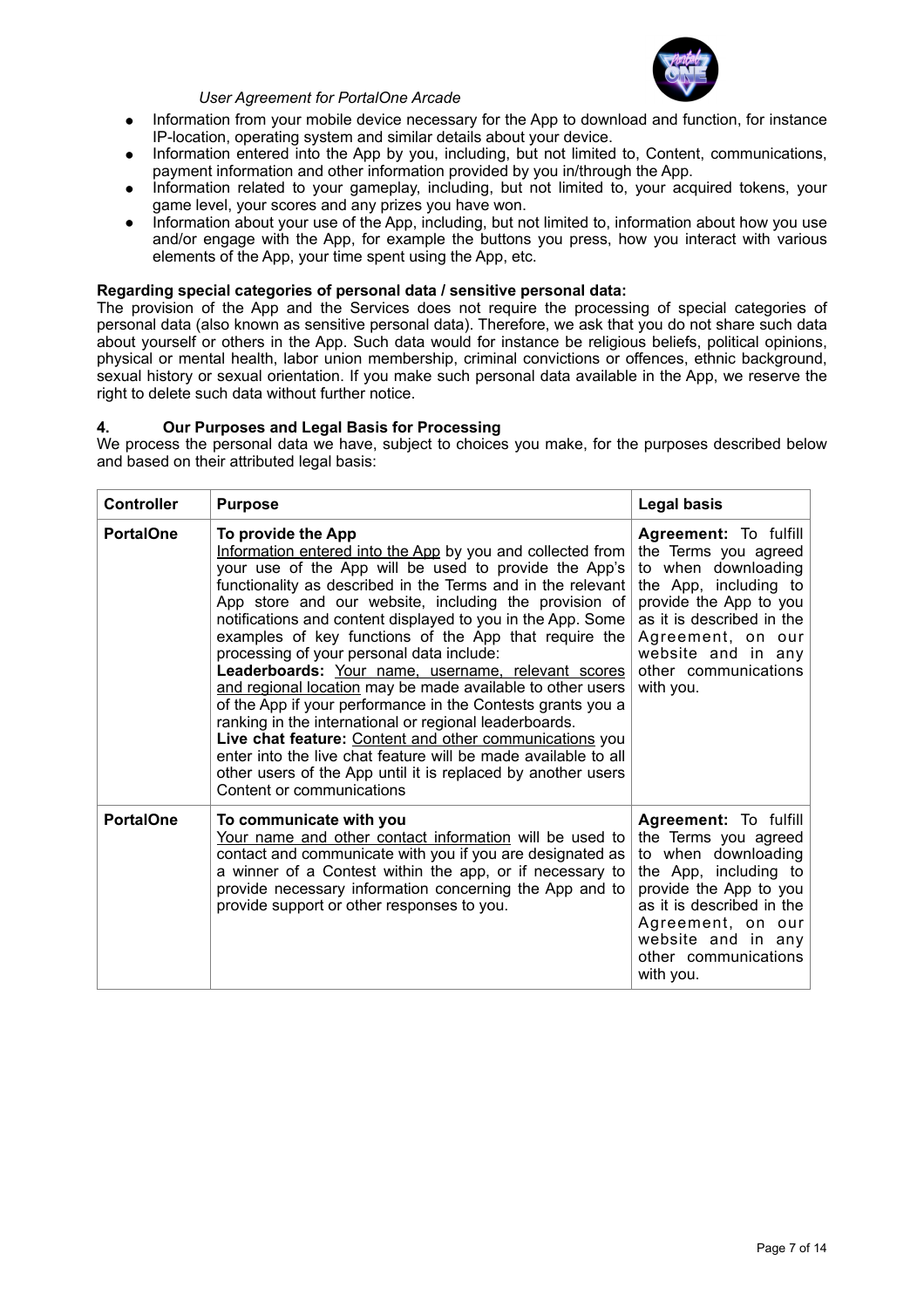

| <b>PortalOne</b> | <b>Preventing illegal activity</b><br>We may use information about you (both entered into the<br>App and generated from your usage) to prevent illegal<br>activity, fraud or similar, including to detect and prevent<br>breaches of the Agreement, as well as to ensure the<br>technical stability and security of the App. For instance, we<br>may use your age to verify whether you are eligible to enter<br>into Contests or win Prizes. | Agreement and<br>Legitimate interest: To<br>fulfill the Agreement<br>with you. To the extent<br>our processing falls<br>outside the scope of the<br>Agreement, it is based<br>on our legitimate<br>interest in preventing<br>illegal activity, breaches<br>of the Terms of Use and<br>providing a secure and<br>stable App.       |
|------------------|-----------------------------------------------------------------------------------------------------------------------------------------------------------------------------------------------------------------------------------------------------------------------------------------------------------------------------------------------------------------------------------------------------------------------------------------------|-----------------------------------------------------------------------------------------------------------------------------------------------------------------------------------------------------------------------------------------------------------------------------------------------------------------------------------|
| <b>PortalOne</b> | Anonymous statistics and analytics<br>We will process your personal data submitted by you in the<br>App or generated based on your use of the App for the<br>purpose of creating/generating statistics, anonymized<br>usage data and usage reports. The result is fully<br>anonymized big data.<br>Once anonymized, the data is no longer considered<br>personal data and is no longer subject to the GDPR.                                   | Legitimate interest:<br>Our legitimate interest<br>in analyzing and<br>evaluating the use of<br>the App and relevant<br>services, with the<br>purpose of improving<br>the Apps functionality<br>and security, the<br>Services and user<br>experience as well as<br>to help discover illegal<br>activity or technical<br>problems. |
| <b>PortalOne</b> | <b>Product research and development</b><br>We will process your personal data submitted by you to the<br>App or generated based on your use of the App to develop,<br>test and improve the App and the Services, including by<br>conducting surveys and research, and testing and<br>troubleshooting new services and features.                                                                                                               | Legitimate interest:<br>Our legitimate interest<br>in improving the App<br>and the related<br>Services by making a<br>better and more secure<br>product.                                                                                                                                                                          |

# **5. Processing by Others and for Other Purposes**

*User Agreement for PortalOne Arcade* 

Other parties may also process some of the personal data obtained from your use of the App, subject to choices you make, for the purposes described below and based on their attributed legal basis. There may be other relevant third parties not listed below, for more information, use the contact point in section 2.

| <b>Controllers:</b> | <b>Purpose:</b>                                                                                                                                                                                                                                                                                                                                                                                                   | More info:                                                                                                          | Legal basis:                                                                                         |
|---------------------|-------------------------------------------------------------------------------------------------------------------------------------------------------------------------------------------------------------------------------------------------------------------------------------------------------------------------------------------------------------------------------------------------------------------|---------------------------------------------------------------------------------------------------------------------|------------------------------------------------------------------------------------------------------|
| Google Inc.         | We do not directly share<br>personal data with<br>Google Inc., but in order<br>to download and use the<br>App from an android<br>device, you must make<br>some personal data<br>available to Google<br>through the use of<br>Google's services such<br>as GooglePlay. Google<br>handles App Distribution,<br>InApp purchase and<br>crash reports. Also user<br>overview of winners for<br>distribution of prizes. | For more information on Google<br>Inc.'s privacy, please visit https://<br>policies.google.com/privacy?<br>hl=en-US | The legal basis<br>for<br>this<br>processing<br>exists between<br>Google Inc.<br>and the end<br>user |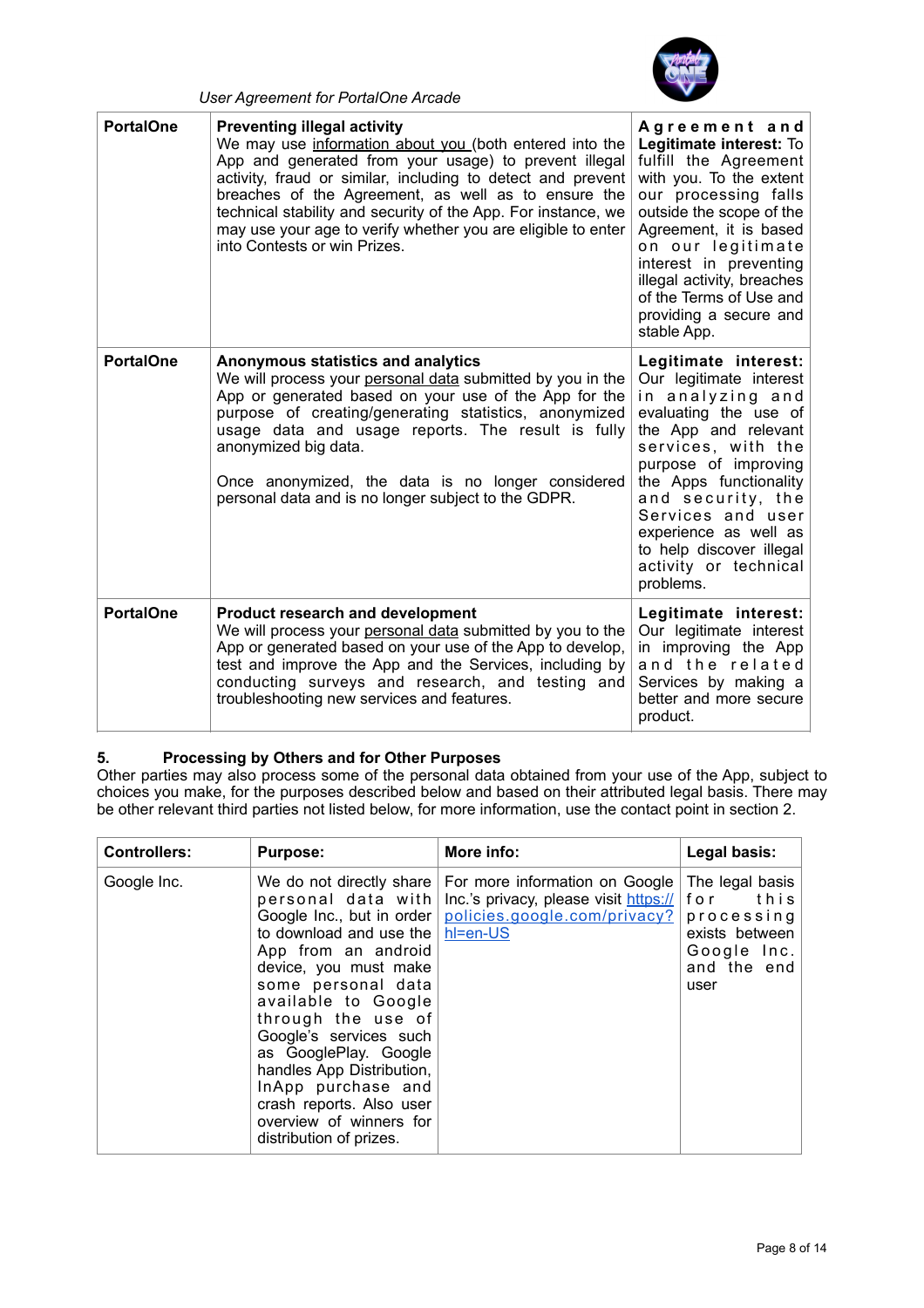

| Apple Inc. | download and use the $HT210584$<br>App from an Apple<br>device, you must make<br>some personal data<br>available to Apple<br>through the use of<br>Apple's services such as<br>the App Store. Handling<br>App Distribution, InApp<br>purchase and crash<br>reports. | We do not directly share   For more information on App   The legal basis  <br>personal data with Apple Stores privacy, please visit for this<br>$Inc.,$ but in order to https://support.apple.com/en-us/ processing | exists between<br>Apple Inc. and<br>the end user |
|------------|---------------------------------------------------------------------------------------------------------------------------------------------------------------------------------------------------------------------------------------------------------------------|---------------------------------------------------------------------------------------------------------------------------------------------------------------------------------------------------------------------|--------------------------------------------------|
|------------|---------------------------------------------------------------------------------------------------------------------------------------------------------------------------------------------------------------------------------------------------------------------|---------------------------------------------------------------------------------------------------------------------------------------------------------------------------------------------------------------------|--------------------------------------------------|

# **6. Disclosure of Data to Third Parties**

Except in the instances described in this Privacy Policy, we do not disclose collected personal data to third parties. We may disclose anonymous statistics and analytics from the App to our partners.

## **7. Storage and Personal Data Deletion**

# **7.1. Our Processors and Sub-processors**

A processor is a company that collects, stores, analyzes or by other means processes personal data on behalf of and by instruction from us. All personal data is stored and otherwise processed by our data processor(s) and their sub-processor(s), as listed below:

| <b>Name processors:</b> | Subject matter of the More info:<br>processing:               |                                                                                                                                                                                                                                                                                                                                                     | Website: |
|-------------------------|---------------------------------------------------------------|-----------------------------------------------------------------------------------------------------------------------------------------------------------------------------------------------------------------------------------------------------------------------------------------------------------------------------------------------------|----------|
| <b>Services</b>         | processor) and their sub-<br>processor(s) as listed<br>below. | A m a z o n We b   All data, including   All personal data is stored and   h t t p s : / /<br>personal data, from the processed within the EU/EEA on aws.amazon.com/<br>App and the Services is servers located in the region<br>processed by Amazon   Amazon Web Services defined<br>Web Services (our data $\vert$ as EU West 1 Europe (Ireland). |          |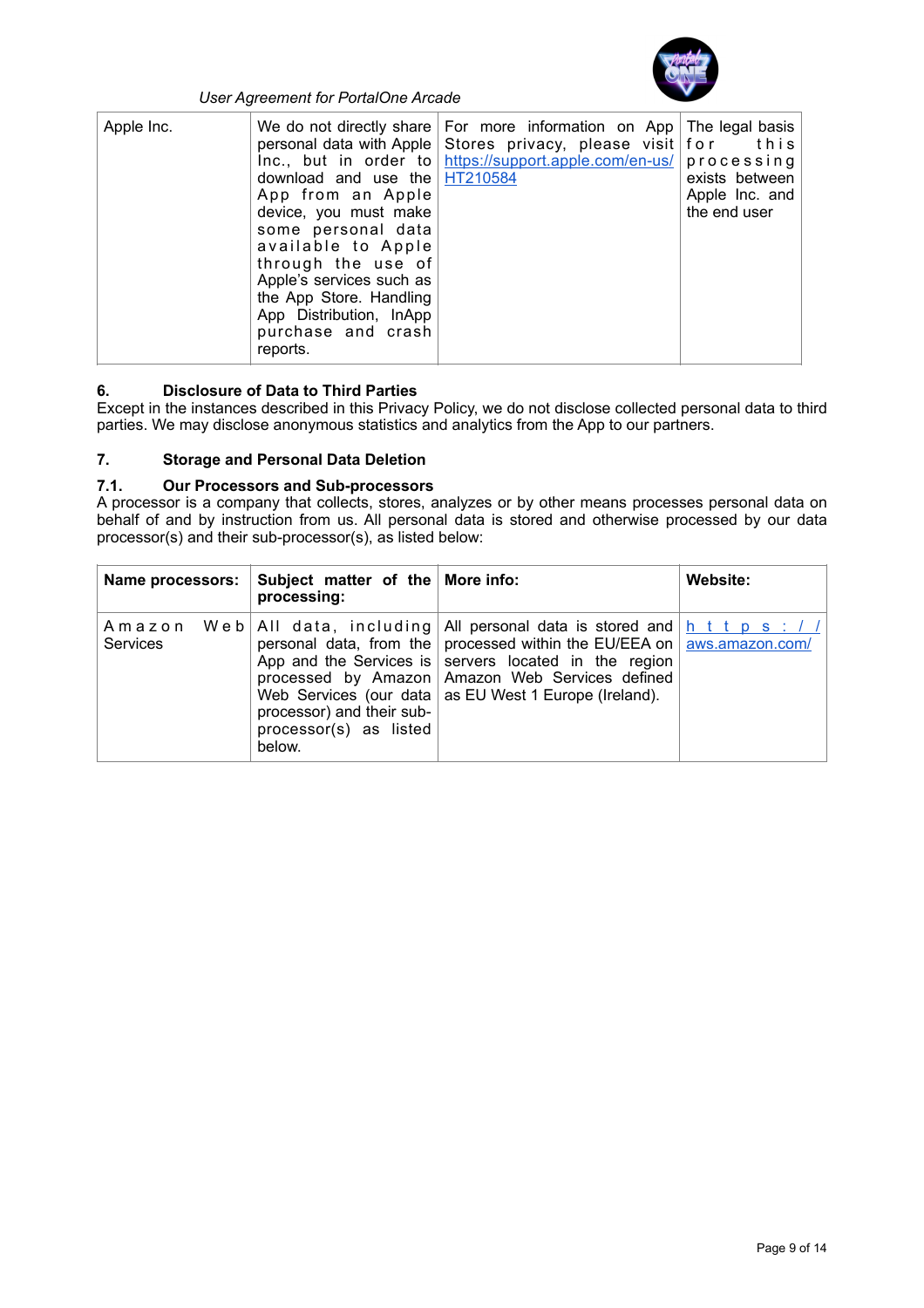

| Playfab Inc., $a$<br>company | All data, including<br>M i c r o s o f t personal data, from the<br>Corporation App and the Services is<br>processed by Playfab<br>Inc. (our data processor)<br>and their<br>$s$ u $b$ -<br>processor(s) as listed<br>below limited to USA. | Playfab is a company within the<br>Microsoft Corporation. Personal<br>data is transferred to and stored<br>in the USA. All personal data is<br>encrypted in the PlayFab<br>databases, and PlayFab does<br>not access unencrypted data.<br>Playfab published updated<br>Standard Contractual Clauses<br>(SCCs) on their website (https://<br>playfab.com/scc/) in December<br>2020, which are applicable for<br>PortalOne from 15.12.2020. The<br>SCCs were updated to align with<br>the EU's requirement for<br>«additional safeguards» when<br>processing personal data outside<br>the EU/EEA, described in Case<br>C-311/18 ("Schrems II") by the<br>Court of Justice of the European<br>Union. The updated SCCs also<br>include an "Additional<br>Safeguards Addendum",<br>describing additional measures<br>for securing users' privacy rights. | playfab.com                                                                                                                             |
|------------------------------|---------------------------------------------------------------------------------------------------------------------------------------------------------------------------------------------------------------------------------------------|-----------------------------------------------------------------------------------------------------------------------------------------------------------------------------------------------------------------------------------------------------------------------------------------------------------------------------------------------------------------------------------------------------------------------------------------------------------------------------------------------------------------------------------------------------------------------------------------------------------------------------------------------------------------------------------------------------------------------------------------------------------------------------------------------------------------------------------------------------|-----------------------------------------------------------------------------------------------------------------------------------------|
|                              | Amazon Web Services,<br><b>Inc</b>                                                                                                                                                                                                          | All personal data is stored and<br>processed within the United<br>States (the subprocessor of<br>PlayFab).                                                                                                                                                                                                                                                                                                                                                                                                                                                                                                                                                                                                                                                                                                                                          | <u>https://</u><br>aws.amazon.com/<br>security/                                                                                         |
|                              |                                                                                                                                                                                                                                             |                                                                                                                                                                                                                                                                                                                                                                                                                                                                                                                                                                                                                                                                                                                                                                                                                                                     | See also AWS<br>GDPR<br>Data<br>Processong<br>Addendum: https://<br>d1.awsstatic.com/<br>legal/aws-gdpr/<br><b>AWS GDPR DPA.</b><br>pdf |

## **7.2. Retention**

Upon your request or otherwise when the personal data we have collected is no longer necessary for the purposes described above, the personal data about you will be erased.

Personal data related to an account will be erased no later than 5 years after an account has been inactive or the Agreement for other purposes has been terminated. A user account and personal data related to that account will also be deleted immediately upon request from the user. Backups will be retained in order to better detect and prevent illegal activity, but will be deleted automatically after 3 years. Backups are mostly made up of pseudonymised data and individuals are very rarely directly identifiable. Statistical data and usage reports are anonymized data and are therefore no longer considered personal data. Such data cannot be traced back to you and will therefore not be deleted.

## **8. Your Rights**

This Privacy Policy is adherent to Norwegian law and falls under Norwegian jurisdiction. As such, you are entitled to certain rights. Please refer to the contact details provided in Section 2 if you wish to make use of or need assistance regarding the rights listed below.

Consent: To the extent our processing of your personal data relies on your consent, you may withdraw said consent at any time, by contacting us using the email stated in Section 2. The withdrawal of consent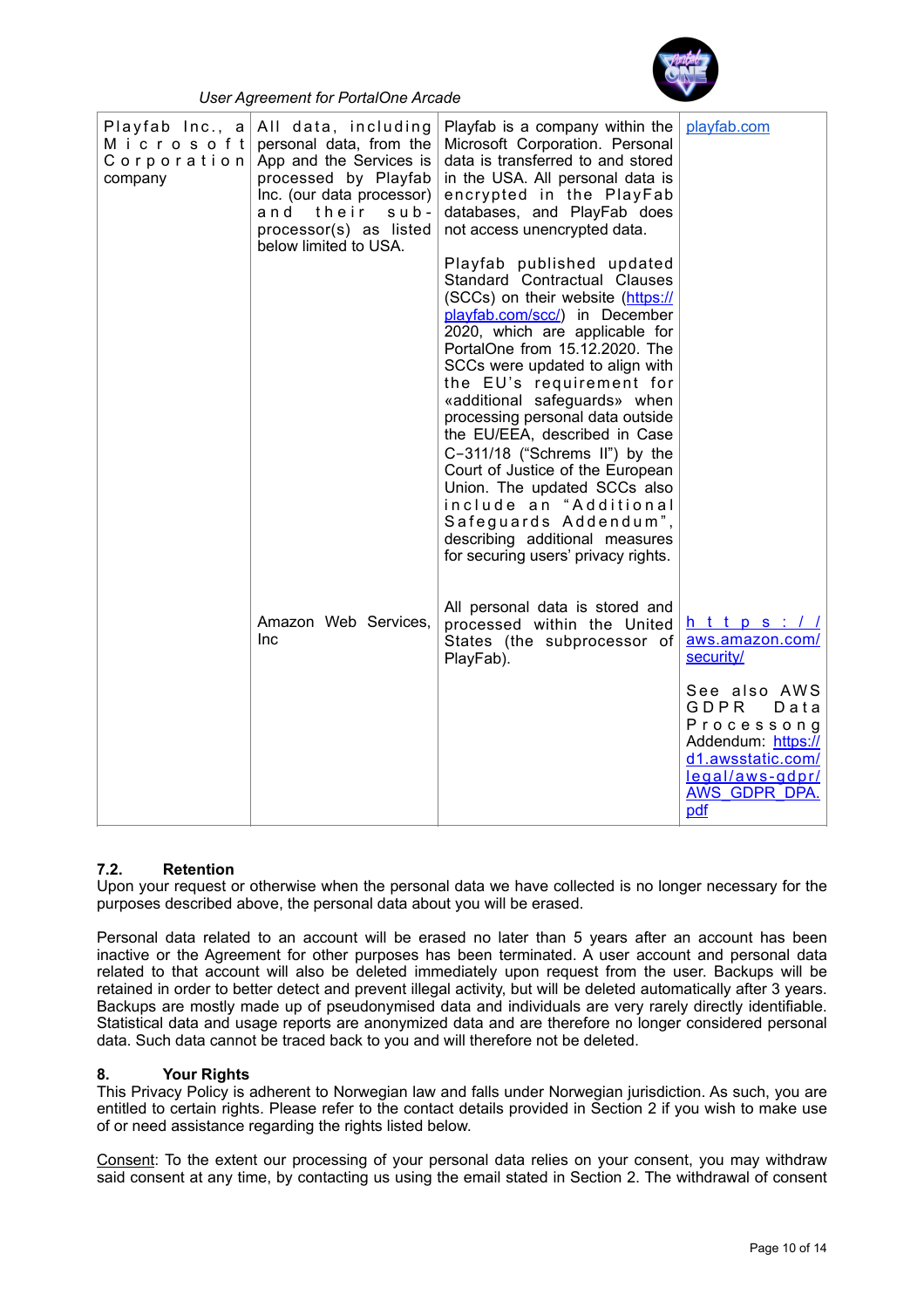

does not affect the legality of our processing of your personal data based on the consent before it was withdrawn.

Access: You can at any time request access to the personal data relating to you. You can also request information about how we collect personal data at any time.

Erasure: You can at any time request that we erase personal data relating to you that we have collected, provided that the personal data are no longer necessary for our processing, our processing is unlawful, you withdraw your consent or you rightfully object to our processing. Under these conditions, we will delete your personal data without undue delay, unless we are required by applicable laws to keep storing your personal data.

Rectification: You can at any time request that we rectify any incorrect personal data relating to you that we have collected.

Objections: You may likewise request a restriction of the processing of your personal data or object to the processing of your personal data, but this may affect your user experience in the App. For our processing activities that are based on our legitimate interests, you may object to such processing on grounds relating to your particular situation, by contacting us using the email stated in Section 2.

Data Portability: In the event that our collection and processing of your personal data is based on automatic means and our legal basis is your consent or an agreement with you, you may request that the personal data concerning you and which you have provided us with, be transmitted to you or to another data controller in a structured, commonly used and machine-readable format .

Complaints: You have the right to lodge complaints with the Norwegian Data Protection Authority (Datatilsynet) or other relevant Data Protection Authority if you are a resident in another country in the EU or EEA.

#### **9. Security**

We have implemented appropriate technical and organizational security measures to ensure that our processing of data is secure, whether it is your personal data or other data.

Our organizational measures consist of established internal control systems and routines that all personnel that are authorized to process data on our behalf must abide by. We have also entered into data processor agreements in accordance with the GDPR with all our subcontractors, which process personal data on our behalf. We furthermore require that these subcontractors implement appropriate technical and organizational security measures.

Our technical security measures help ensure that data are kept secure. We have also implemented measures to ensure the ongoing confidentiality, integrity, availability and resistance of our processing systems. These systems and services are regularly tested and assessed to evaluate the effectiveness of our implemented measures.

#### **Contest Rules**

#### **Version: 2.0 – Last updated: 16.12.2020 [\(archive](https://www.portalone.com/useragreement/archived))**

#### **1. Contest Rules**

These Contest Rules are together with the Terms of Use and Privacy Policy the Agreement for your use of PortalOne Arcade including the App and Services (as defined therein), which constitutes a legally binding terms and conditions for your use of the App and the Services, including the participation in any contest made available in the App (a "**Contest**"). By downloading and using the App, you acknowledge that any use of the App, including entering into Contests, is subject to the Terms of Use and the Privacy Policy.

The Contests are not sponsored, endorsed, administered by, or associated with Apple Inc. or its subsidiaries or affiliates.

#### **2. Eligibility to Enter into Contests**

Subject to these Contest Rules, the Contest is open to individual persons who are eligible to use the App, as detailed in the Terms of Use. To be eligible to receive a Prize (as defined below), the information associated with the user's account must be true and accurate. The information associated with the user's account must identify the actual user into the Contest.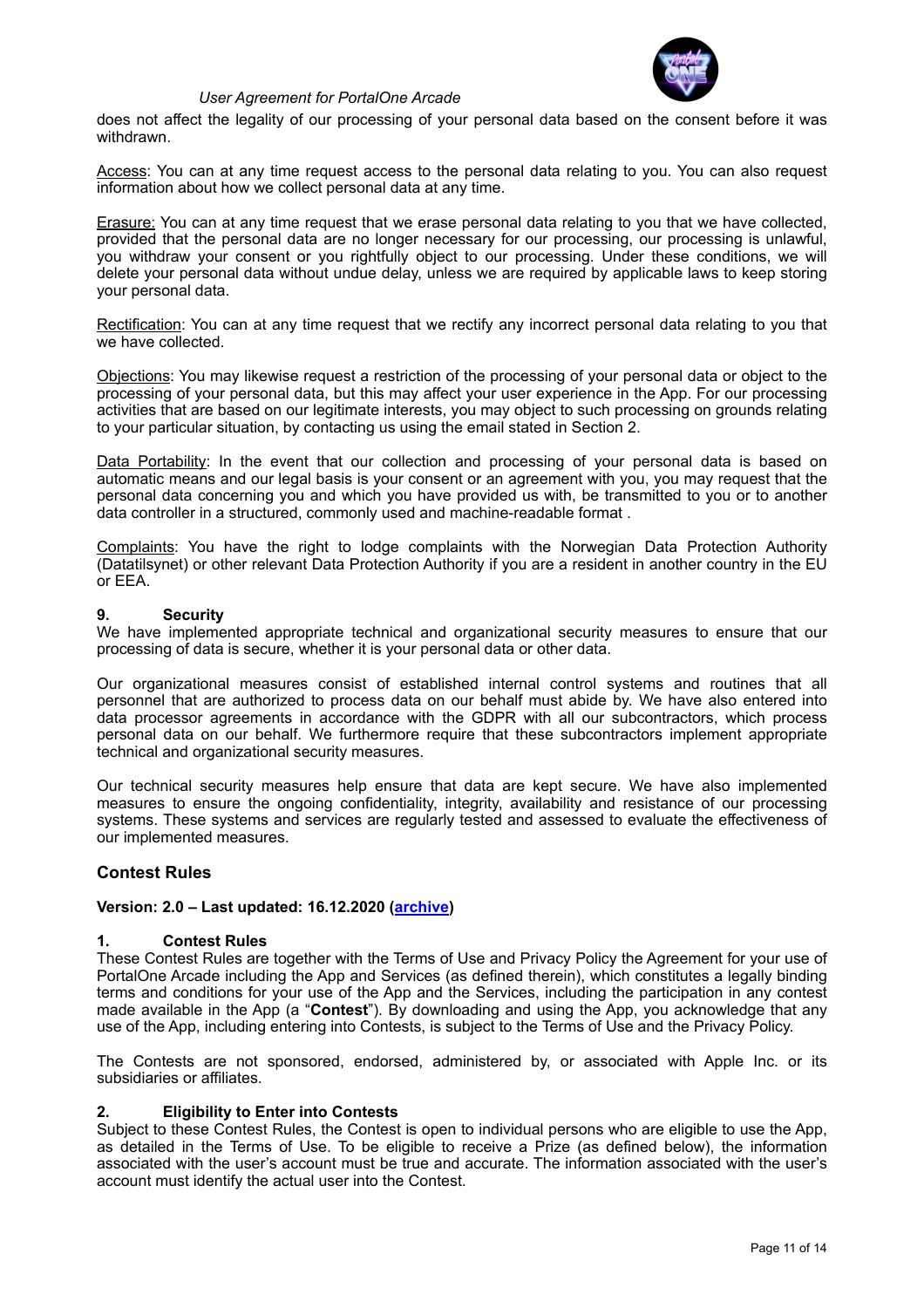

In order to facilitate the delivery of a Prize, we may attempt to contact the winner using the contact information provided during account registration. If we cannot get in contact with the winner using that contact information, the winner may forfeit his/her Prize. Certain Contests are only open to residents of specific countries. Any person that enters into a Contest that he/she is not eligible to enter will not be entitled to win a Prize in that Contest.

Our employees, agents, and contractors, and our respective parents, affiliates, subsidiaries, and advertising and promotion agencies and any other entity involved in the development or administration of this Contest, are not eligible to win Contests.

We reserve the right to verify a user's eligibility before, during, or after the Contest.

It is your responsibility to comply with the contest laws of your country/jurisdiction. You acknowledge that certain countries/jurisdictions have laws regarding Contests that may prevent us from making certain Contests available to you and awarding you your Prize. If you are a winner and this happens to be the case with your country/jurisdiction, you acknowledge that you will not be entitled to receive any Prize at all from us.

## **3. Entry Period**

We will announce Contests through the App from time to time. The announcement will indicate the type of Contest we are offering. Contests include 24 hour tournaments and season tournaments. You may join a Contest while it is live. We reserve the right to cancel Contests, in our sole discretion, if deemed necessary by us.

## **4. Important Game Design Elements**

**24-Hour Tournaments:** A 24-Hour Tournament allows users to play and submit their scores to compete for Prizes and ranking on our leaderboards. Users can enter 24-Hour Tournaments by pressing the "Play" button in the App´s main screen, followed by pressing the "Play"-button in the bottom-right corner of the screen. To enter this mode the user will have to use one - 1 – Token. For each Token, users can play for 60 seconds and afterwards submit their highest score to the leaderboard. The total score for each user will be the sum total of the player's five - 5 – highest scores.

**Friends:** Users have the option of adding other users as Friends by sending Friend requests. These requests can be accepted or rejected by the recipient. When a Friend request has been accepted by the recipient, the Friend user's score is easier to find on the leaderboard through friend filters, and it is possible to Challenge this user with a 60 second game. By clicking on the "Challenge" button visible on the Friend user's profile, the Friend Challenge game will launch on the App. Once the game is completed, this score will be forwarded as a Challenge to the other user, who will then be able to complete the Challenge. A user may be awarded for a maximum of 10 Friend Challenges 24-Hour Tournament.

**Tokens:** Tokens are the main currency in the App, and can be acquired through a number of different means. Users can spend Tokens to participate in Contests within the App, including the 24-Hour Challenges. Every user will be attributed fifty – 50 – Tokens upon registration.

**Tickets:** Users can collect Tickets, which is another currency in the App. As with Tokens, Tickets can be collected in a number of ways, which might be subject to change.

#### **Prizes**

The winner of each Contest, upon completion of all verifications and obligation requirements described in these Contest Rules, will receive a prize, determined in our sole discretion (the "**Prize**"). We will distribute prizes according to the Contest Rules and, if applicable, any Contest specific rules, which may be determined by us or our affiliates (including, but not limited to, sponsors of the App or a Contest).

In certain instances involving larger Prizes, at our sole discretion, you will be contacted directly to receive it by a mutually agreeable method and payment will be subject to a confirmation of the winner's eligibility to receive a Prize.

Any entry by any user that does not comply with the Terms of Use (including these Contest Rules) will be disqualified.

We will only issue a Prize to the individual identified in the account information for the winning account. We will use your account information to contact and verify winners in accordance with our Privacy Policy.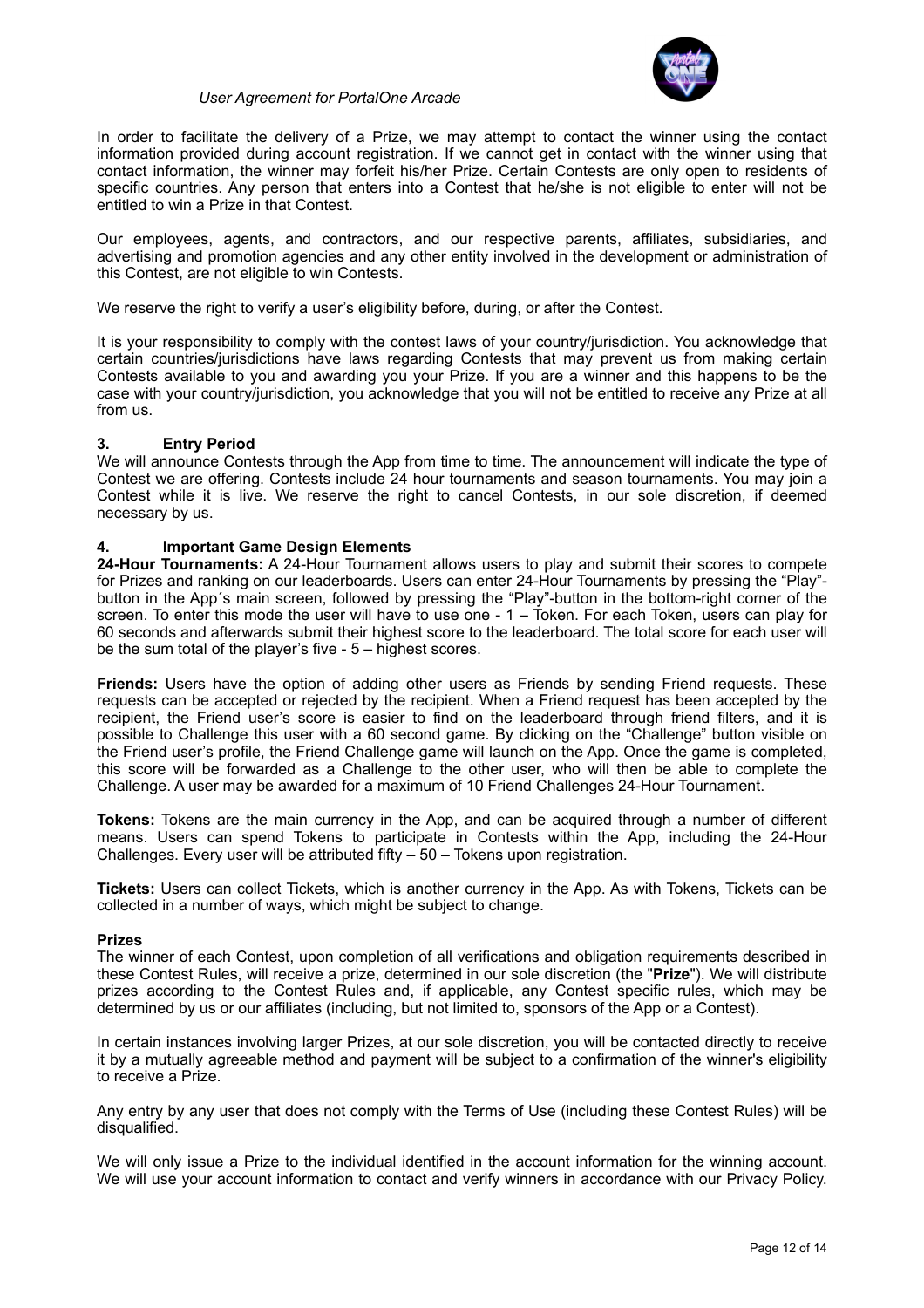

Out of date or incorrect account information at the time you enter a Contest may disqualify you from receiving a Prize. Failure to provide valid, working contact information in connection with your account may result in termination of that account and forfeiture of any Prizes awarded.

We expressly reserves the right to disqualify any entries that we believe in good faith are generated by an automated means or scripts or violates any of these Contest Rules or the Terms of Use. Entries generated by script, macro or other automated means are void.

Our decisions are final and binding with respect to all matters related to the Contest. In no event shall we be obligated to award any Prizes other than the Prize specified in these Contest Rules. The Prize is not assignable and not transferable and no substitutions are permitted. In addition, if the Prize is unable to be fulfilled to the winner due to any applicable law, rule or regulation, or if the winner cannot claim the Prize for any reason, then we reserve the right to not award the Prize at all. The winner shall be responsible and liable for all taxes on the value of the Prize. Winners shall provide us with accurate information regarding their identity and country of residence.

You, not we, are responsible for filing and paying applicable taxes on any winnings (Prizes or others).

## **5. Prize Selection**

The Contests will be conducted under our supervision. Our decisions are final and binding in all matters relating to the Contest. The winner will be notified in the App or by email; provided, however, that we reserve the right to determine an alternate method of notification. The winner must cash-out the Prize within 90 days after notification. A Contest winner's failure to cash-out the Prize within the specified 90 days may be considered as a Contest winner's forfeiture of the Prize and we may, at our option and sole discretion, choose not to award the Prize at all. If a user is found to be ineligible, we may, at our option and sole discretion, choose not to award the Prize at all.

At present, you can win Prizes in the Contest by:

- 1. Becoming a Tournament Champion by achieving the highest score in a 24H Tournament;
- 2. Achieving the highest single score during a live show final ("In it to win it"); or
- 3. Being randomly chosen as a Lucky Winner amongst all users participating during a tournament. While playing in the PortalOne app, it is possible for players to be selected for such prizes, which are generally selected randomly among the players. The selection will be made among players appearing on the leaderboard at the time of selection.
- 4. Becoming Season Ticket Winner. This is based on a random draw amongst users with Tickets. The more Tickets a user has, the bigger the chances of winning.

#### **6. General Conditions and Releases**

As stated above, it is your responsibility to comply with the contest laws of your country/jurisdiction. You acknowledge that certain countries/jurisdictions have laws regarding Contests that may prevent us from awarding you your Prize. If you are a winner and this happens to be the case with your country/ jurisdiction, you acknowledge that you may not be able to receive any Prize at all from us. By entering this Contest, you acknowledge the risks, and understand that you may win but not be able to receive a Prize.

By entering the Contest or accepting a Prize, you agree to conform to all applicable laws and regulations. To be eligible for receiving a Prize, a winner must provide necessary contact and payment information. At present, winners will be asked to provide such information in a Google Form, provided to the winner after a Contest through the App or by electronic communication to the winner´s mobile phone using the contact information provided by the winner during registration of the App.

When applicable, the winner may be required to execute and return (and winning may be conditioned upon the winner executing and returning) to us, within ten (10) business days, an Affidavit of Eligibility drafted by us to be eligible for the Prize. The winner may also be required in our sole discretion to complete relevant tax forms as a condition to the delivery of the applicable Prize. Winner may also be required to furnish proof of identity, postal address, and birth date in order to receive a Prize.

A user or winner may be disqualified from the Contest if he or she fails to comply or has previously failed to comply with any provision of these Contest Rules or the Terms of Use. We may disqualify you from a Contest, refuse to award Prizes and require the return of any Prizes, or suspend, limit, or terminate your account if you violate any of the Terms of Use (including these Contest Rules) or engage in conduct we deem to be improper, unfair, fraudulent or otherwise adverse to the operation of Contests or in any way detrimental to other users.